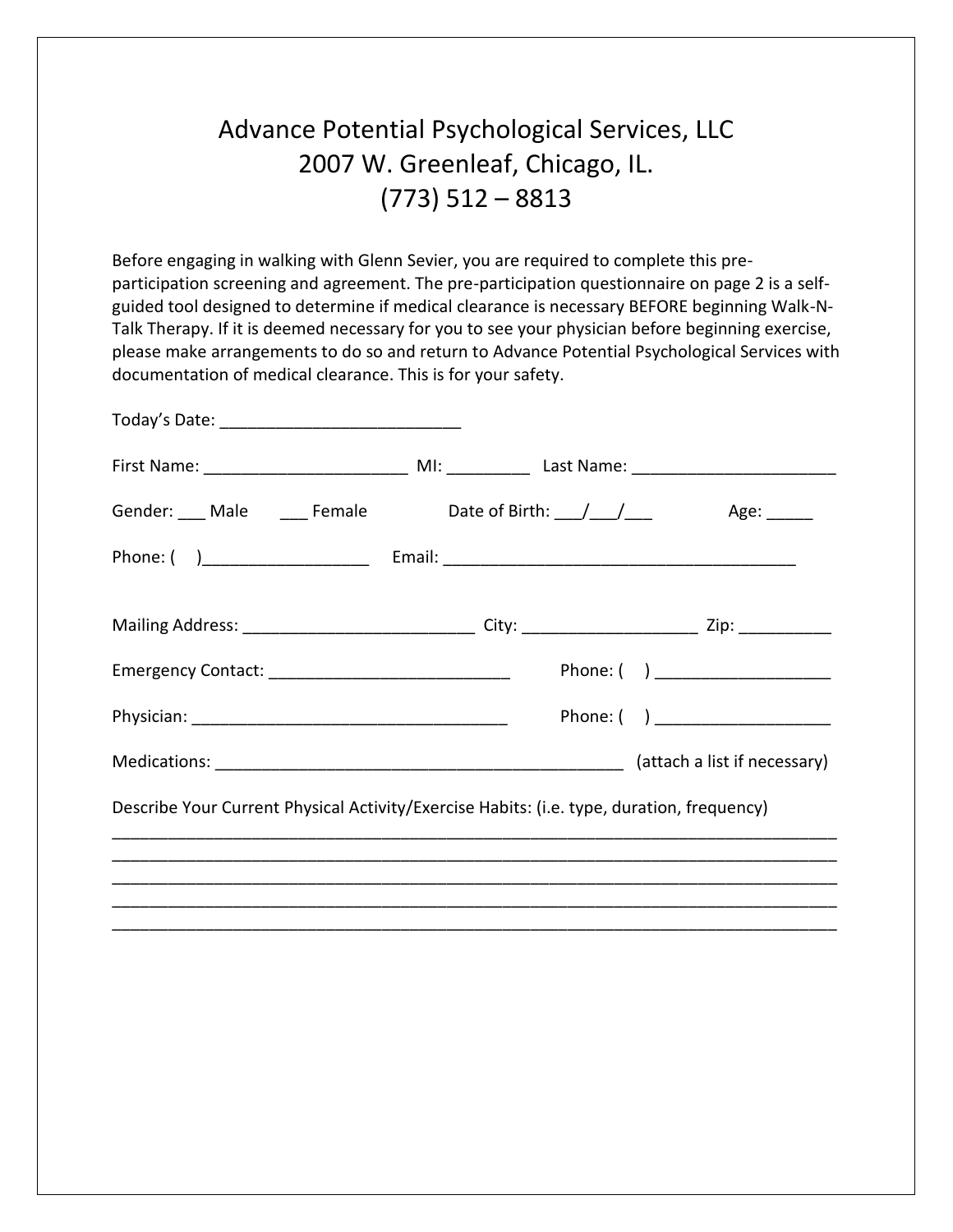## **American Heart Association (AHA)/ American College of Sports Medicine (ACSM)/Fitness Pre-participation Screening Questionnaire**

#### Assess your health status by marking all TRUE statements\_\_\_\_\_\_\_\_\_\_\_

#### **History**

You have had:

- \_\_\_\_ a heart attack
- \_\_\_\_ heart surgery
- **\_\_\_\_** cardiac catheterization
- \_\_\_\_ coronary angioplasty (PTCA)
- \_\_\_\_ pacemaker / implantable cardiac defibrillator / rhythm **Disturbance**
- \_\_\_\_ heart value disease
- \_\_\_\_ heart failure
- \_\_\_\_ heart transplantation
- $\bullet$  congenital heart disease

**If you marked any of these statements, you must consult your physician or health care provider BEFORE engaging in exercise. (Please provide documentation of medical clearance BEFORE beginning a new exercise program)**

#### **Symptoms**

- \_\_\_\_ You experience chest discomfort with exertion
- \_\_\_\_ You experience unreasonable breathlessness
- \_\_\_\_ You experience dizziness, fainting, or blackouts
- \_\_\_\_ You experience ankle swelling
- You experience unpleasant awareness of a forceful or rapid heart rate
- \_\_\_\_\_ You take heart medications

#### **Other Health Issues**

- You have diabetes Type 1 OR Type 2
- \_\_\_\_ You have asthma or other lung disease
- You have a burning or cramping sensation in your lower legs when walking short distances
- \_\_\_\_ You have musculoskeletal problems that limit your physical activity
- You have concerns about the safety of exercise
- \_\_\_\_ You are pregnant

### **Cardiovascular Risk Factors**

- You are a man >45 yr
- You are a woman > 55 yr